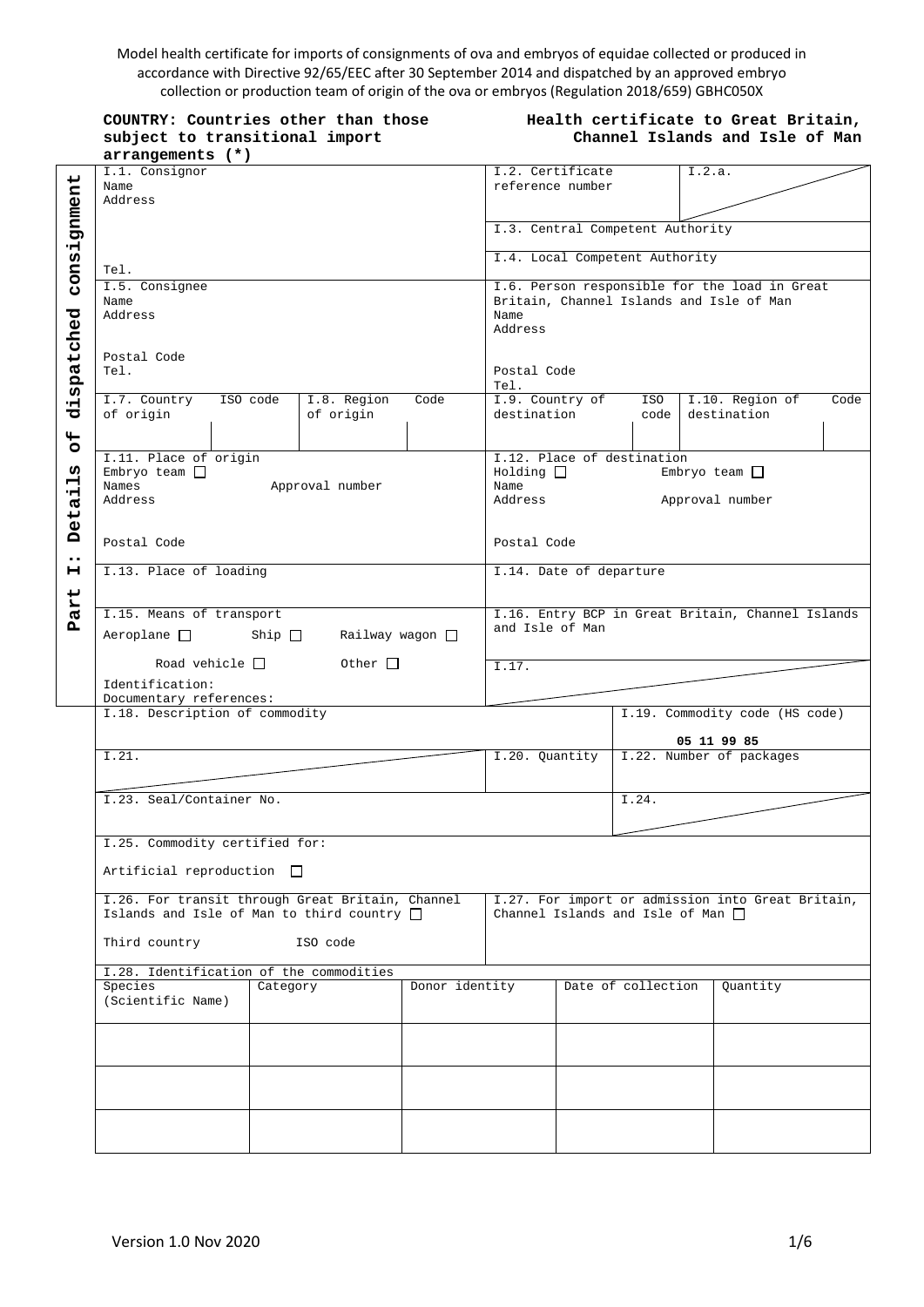**Equine ova/embryos – Section A**

|                                                                                                                                     |                                                                                                                                                                                                                                                                                                                                                    | arrangements (*)     |                        |                                                                                                                                                                                    |                                                                                                                                                                                                                                                                                                                                                                                  |                                                                           |  |  |  |
|-------------------------------------------------------------------------------------------------------------------------------------|----------------------------------------------------------------------------------------------------------------------------------------------------------------------------------------------------------------------------------------------------------------------------------------------------------------------------------------------------|----------------------|------------------------|------------------------------------------------------------------------------------------------------------------------------------------------------------------------------------|----------------------------------------------------------------------------------------------------------------------------------------------------------------------------------------------------------------------------------------------------------------------------------------------------------------------------------------------------------------------------------|---------------------------------------------------------------------------|--|--|--|
| Certification                                                                                                                       |                                                                                                                                                                                                                                                                                                                                                    |                      | II. Health information |                                                                                                                                                                                    | II.a. Certificate<br>reference number                                                                                                                                                                                                                                                                                                                                            | II.b.                                                                     |  |  |  |
|                                                                                                                                     |                                                                                                                                                                                                                                                                                                                                                    |                      |                        |                                                                                                                                                                                    |                                                                                                                                                                                                                                                                                                                                                                                  |                                                                           |  |  |  |
|                                                                                                                                     |                                                                                                                                                                                                                                                                                                                                                    |                      |                        |                                                                                                                                                                                    |                                                                                                                                                                                                                                                                                                                                                                                  |                                                                           |  |  |  |
|                                                                                                                                     |                                                                                                                                                                                                                                                                                                                                                    | hereby certify that: |                        |                                                                                                                                                                                    |                                                                                                                                                                                                                                                                                                                                                                                  | (name of exporting country)                                               |  |  |  |
| $\bullet\bullet$                                                                                                                    | The ova $\binom{1}{1}$ /embryos $\binom{1}{1}$ described above:<br>II.1.                                                                                                                                                                                                                                                                           |                      |                        |                                                                                                                                                                                    |                                                                                                                                                                                                                                                                                                                                                                                  |                                                                           |  |  |  |
| н<br>н<br>ب<br>'n<br>Pa                                                                                                             | II.1.2. were collected $\binom{1}{1}$ produced $\binom{1}{1}$ by the team $\binom{3}{1}$ described in Box I.11,<br>which has been approved and supervised in accordance with Chapter I(III) of<br>Annex D to Directive $92/65/EEC$ ( <sup>4</sup> ) and is subject to inspection by an official<br>veterinarian at least once every calendar year; |                      |                        |                                                                                                                                                                                    |                                                                                                                                                                                                                                                                                                                                                                                  |                                                                           |  |  |  |
|                                                                                                                                     |                                                                                                                                                                                                                                                                                                                                                    |                      |                        | II.1.3. were collected $\binom{1}{1}$ /produced $\binom{1}{1}$ , processed and stored in accordance with<br>the requirements of Chapter III(II) of Annex D to Directive 92/65/EEC; |                                                                                                                                                                                                                                                                                                                                                                                  |                                                                           |  |  |  |
|                                                                                                                                     |                                                                                                                                                                                                                                                                                                                                                    |                      |                        |                                                                                                                                                                                    | II.1.4. were collected at a place separated from other parts of the premises or holding<br>which is in good repair and was cleaned and disinfected prior to the collection;                                                                                                                                                                                                      |                                                                           |  |  |  |
|                                                                                                                                     |                                                                                                                                                                                                                                                                                                                                                    |                      |                        | where the donor animals are handled;                                                                                                                                               | II.1.5. were examined, processed and packed in laboratory facilities which are not<br>situated in a zone subject to prohibition or quarantine measures as set out in<br>Box II.I.6, in a section which is separated from the section for storing<br>equipment and materials used in contact with donor animals and from the area                                                 |                                                                           |  |  |  |
|                                                                                                                                     | II.1.6. come from donor mares which:                                                                                                                                                                                                                                                                                                               |                      |                        |                                                                                                                                                                                    |                                                                                                                                                                                                                                                                                                                                                                                  |                                                                           |  |  |  |
|                                                                                                                                     |                                                                                                                                                                                                                                                                                                                                                    |                      | II.1.6.1.              |                                                                                                                                                                                    | were continuously resident for a period of 3 months (or since entry if<br>they were directly imported from Great Britain during the 3 months<br>period) in the exporting country or, in the case of regionalisation in<br>accordance with Article 13 of Directive 2009/156/ $EC^{(5)}$ , in that part of<br>the territory of the exporting country which was during that period: |                                                                           |  |  |  |
| not considered to be infected with African horse sickness in<br>accordance with Article $5(2)(a)$ and (b) of Directive 2009/156/EC, |                                                                                                                                                                                                                                                                                                                                                    |                      |                        |                                                                                                                                                                                    |                                                                                                                                                                                                                                                                                                                                                                                  |                                                                           |  |  |  |
|                                                                                                                                     |                                                                                                                                                                                                                                                                                                                                                    |                      |                        | least 2 years,                                                                                                                                                                     | free from Venezuelan equine encephalomyelitis for a period of at                                                                                                                                                                                                                                                                                                                 |                                                                           |  |  |  |
|                                                                                                                                     |                                                                                                                                                                                                                                                                                                                                                    |                      |                        |                                                                                                                                                                                    | free from glanders and dourine for a period of at least 6 months;                                                                                                                                                                                                                                                                                                                |                                                                           |  |  |  |
|                                                                                                                                     |                                                                                                                                                                                                                                                                                                                                                    | $(1)$ either         | [II.1.6.2]             |                                                                                                                                                                                    | originated from a country of export which was on the day of collection<br>free from vesicular stomatitis (VS) for a period of at least 6 months:                                                                                                                                                                                                                                 |                                                                           |  |  |  |
|                                                                                                                                     | $(^1)$ or                                                                                                                                                                                                                                                                                                                                          |                      | [II.1.6.2]             | / embryos $(^1):$ ]                                                                                                                                                                | were subjected to a virus neutralisation test for vesicular stomatitis<br>a VS ELISA carried out with a negative result in accordance with the<br>relevant Chapter of the Manual of Diagnostic Tests and Vaccines for<br>Terrestrial Animals of the OIE on a blood sample taken on                                                                                               | (VS) carried out with a negative result at a serum dilution of 1 in 32 or |  |  |  |
|                                                                                                                                     |                                                                                                                                                                                                                                                                                                                                                    | $(1)$ either         | [II.1.6.3]             |                                                                                                                                                                                    | during a period of the past 30 days prior to the date of the collection<br>were located in holdings under veterinary supervision which fulfilled,<br>from the day of the collection of the ova $(1)$ / embryos $(1)$ until the<br>date of their dispatch the conditions for a holding laid down in Article<br>$4(5)$ of Directive 2009/156/EC, and in particular:]               |                                                                           |  |  |  |
|                                                                                                                                     |                                                                                                                                                                                                                                                                                                                                                    |                      |                        |                                                                                                                                                                                    |                                                                                                                                                                                                                                                                                                                                                                                  |                                                                           |  |  |  |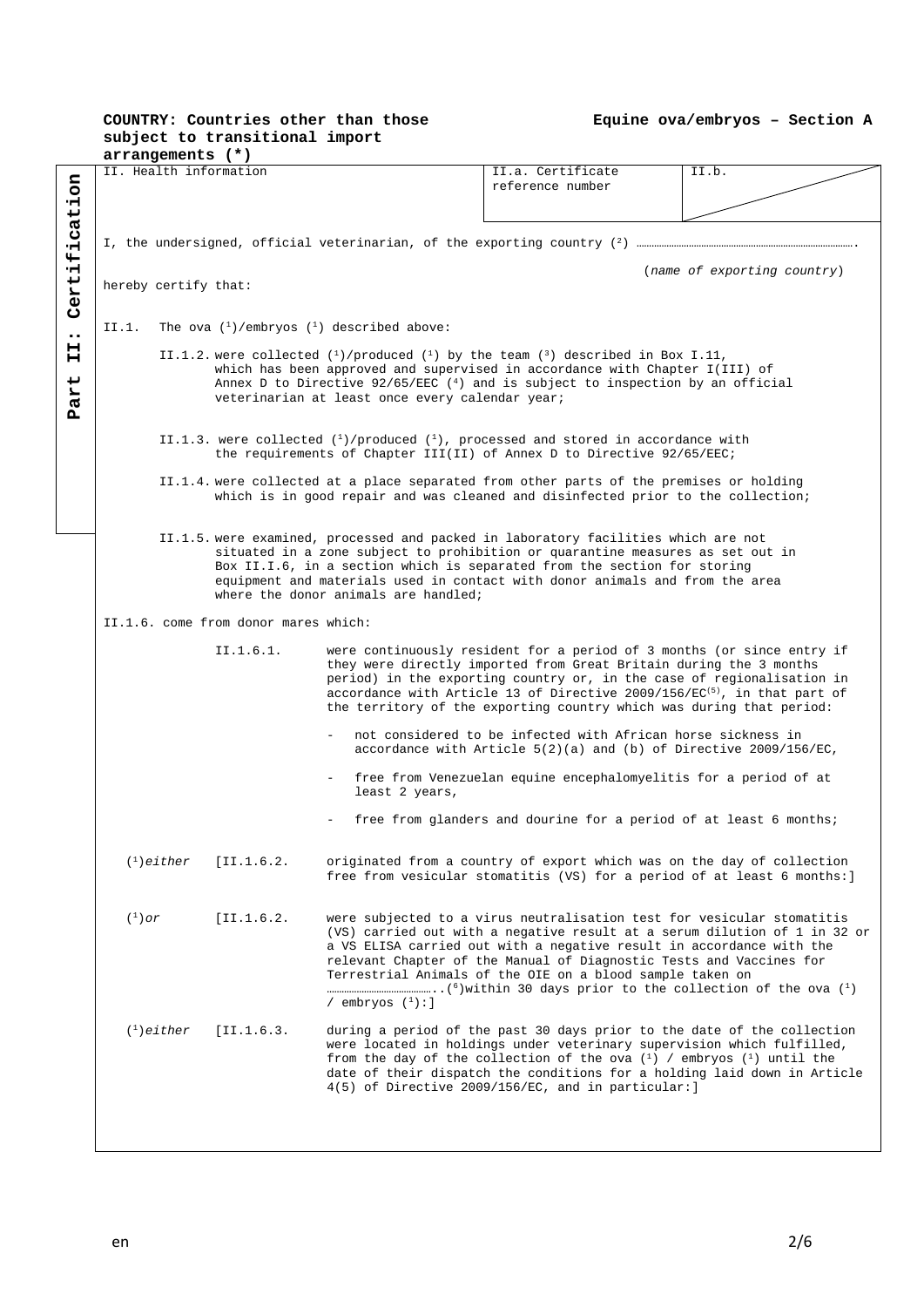**Equine ova/embryos – Section A**

| $arrangements$ $(*)$                                                                                                                                                                                                                                                                                                                                                                                                                                      |                                                                                                                                                                                                                                                                                                                                    |                                                                                                                                                                                                                                                                                                                                                                                                                                                                                                                                    |       |  |  |
|-----------------------------------------------------------------------------------------------------------------------------------------------------------------------------------------------------------------------------------------------------------------------------------------------------------------------------------------------------------------------------------------------------------------------------------------------------------|------------------------------------------------------------------------------------------------------------------------------------------------------------------------------------------------------------------------------------------------------------------------------------------------------------------------------------|------------------------------------------------------------------------------------------------------------------------------------------------------------------------------------------------------------------------------------------------------------------------------------------------------------------------------------------------------------------------------------------------------------------------------------------------------------------------------------------------------------------------------------|-------|--|--|
| II. Health information                                                                                                                                                                                                                                                                                                                                                                                                                                    |                                                                                                                                                                                                                                                                                                                                    | II.a. Certificate                                                                                                                                                                                                                                                                                                                                                                                                                                                                                                                  | II.b. |  |  |
|                                                                                                                                                                                                                                                                                                                                                                                                                                                           |                                                                                                                                                                                                                                                                                                                                    | reference number                                                                                                                                                                                                                                                                                                                                                                                                                                                                                                                   |       |  |  |
|                                                                                                                                                                                                                                                                                                                                                                                                                                                           |                                                                                                                                                                                                                                                                                                                                    |                                                                                                                                                                                                                                                                                                                                                                                                                                                                                                                                    |       |  |  |
|                                                                                                                                                                                                                                                                                                                                                                                                                                                           |                                                                                                                                                                                                                                                                                                                                    |                                                                                                                                                                                                                                                                                                                                                                                                                                                                                                                                    |       |  |  |
| $(^1)$ or<br>[II.1.6.3]                                                                                                                                                                                                                                                                                                                                                                                                                                   |                                                                                                                                                                                                                                                                                                                                    | in the case of frozen ova( $^1$ ) / embryos( $^1$ ), during a period of the past 30<br>days prior to the date of the collection were kept in holdings under<br>veterinary supervision which fulfilled, from the day of the collection of<br>the ova $\binom{1}{1}$ / embryos $\binom{1}{1}$ until the end of the period of 30 days<br>mandatory storage at approved premises, the conditions for a holding laid<br>down in Article 4(5) of Directive 2009/156/EC, and in particular: ]                                             |       |  |  |
| $(1)$ either [II.1.6.3.1.]                                                                                                                                                                                                                                                                                                                                                                                                                                |                                                                                                                                                                                                                                                                                                                                    | following a case of a disease mentioned below not all the animals of<br>species susceptible to that disease located in the holding were<br>slaughtered or killed and the holding has been free:                                                                                                                                                                                                                                                                                                                                    |       |  |  |
|                                                                                                                                                                                                                                                                                                                                                                                                                                                           | disease are slaughtered,                                                                                                                                                                                                                                                                                                           | from any type of equine encephalomyelitis for a period of at least 6<br>months, beginning on the day on which the equidae suffering from the                                                                                                                                                                                                                                                                                                                                                                                       |       |  |  |
|                                                                                                                                                                                                                                                                                                                                                                                                                                                           | the remaining equidae,                                                                                                                                                                                                                                                                                                             | from equine infectious anaemia for at least the period required to<br>obtain a negative result in an agar gel immunodiffusion test (AGID or<br>Coggins tests) carried out on samples taken after the infected<br>animals were slaughtered on two occasions 3 months apart from each of                                                                                                                                                                                                                                             |       |  |  |
|                                                                                                                                                                                                                                                                                                                                                                                                                                                           | last recorded case,                                                                                                                                                                                                                                                                                                                | from vesicular stomatitis for a period of at least 6 months from the                                                                                                                                                                                                                                                                                                                                                                                                                                                               |       |  |  |
|                                                                                                                                                                                                                                                                                                                                                                                                                                                           | case,                                                                                                                                                                                                                                                                                                                              | from rabies for a period of at least one month from the last recorded                                                                                                                                                                                                                                                                                                                                                                                                                                                              |       |  |  |
|                                                                                                                                                                                                                                                                                                                                                                                                                                                           | case, ]                                                                                                                                                                                                                                                                                                                            | from anthrax for a period of at least 15 days from the last recorded                                                                                                                                                                                                                                                                                                                                                                                                                                                               |       |  |  |
| $(1)$ or<br>[I1.1.6.3.1]                                                                                                                                                                                                                                                                                                                                                                                                                                  | was satisfactorily completed; ]                                                                                                                                                                                                                                                                                                    | following a case of a disease mentioned below all the animals of species<br>susceptible to that disease located in the holding were slaughtered<br>or killed and the premises disinfected, the holding was free for a period<br>of at least 30 days from any type of equine encephalomyelitis, equine<br>infectious anaemia, vesicular stomatitis and rabies or a period of at<br>least 15 days in the case of anthrax, beginning on the day on which<br>following the destruction of the animals the disinfection of the premises |       |  |  |
| II.1.6.4.                                                                                                                                                                                                                                                                                                                                                                                                                                                 |                                                                                                                                                                                                                                                                                                                                    | during a period of the past 30 days prior to the collection of the ova $(1)$ /<br>$embryos{1}$ were kept in holdings in which none of the equidae has shown clinical<br>signs of contagious equine metritis for a period of at least 60 days;                                                                                                                                                                                                                                                                                      |       |  |  |
| II.1.6.5.                                                                                                                                                                                                                                                                                                                                                                                                                                                 | were not used for natural breeding during a period of at least 30 days<br>prior to the date of the collection of the ova $\binom{1}{1}$ / embryos $\binom{1}{1}$ and between the<br>date of the first samples referred to in points II.1.6.6.1 and II.1.6.6.2 and<br>the date of the collection of the ova $(1)$ / embryos $(1)$ ; |                                                                                                                                                                                                                                                                                                                                                                                                                                                                                                                                    |       |  |  |
| II.1.6.6.<br>have undergone the tests, which meet at least the requirements of the relevant<br>Chapters of the Manual of Diagnostic Tests and Vaccines for Terrestrial Animals<br>of the OIE, carried out in a laboratory which is recognised by the competent<br>authority and has the tests referred to hereinafter included in its<br>accreditation equivalent to that provided for in Article 37 of Regulation (EU)<br>$2017/625^{(7)}$ , as follows: |                                                                                                                                                                                                                                                                                                                                    |                                                                                                                                                                                                                                                                                                                                                                                                                                                                                                                                    |       |  |  |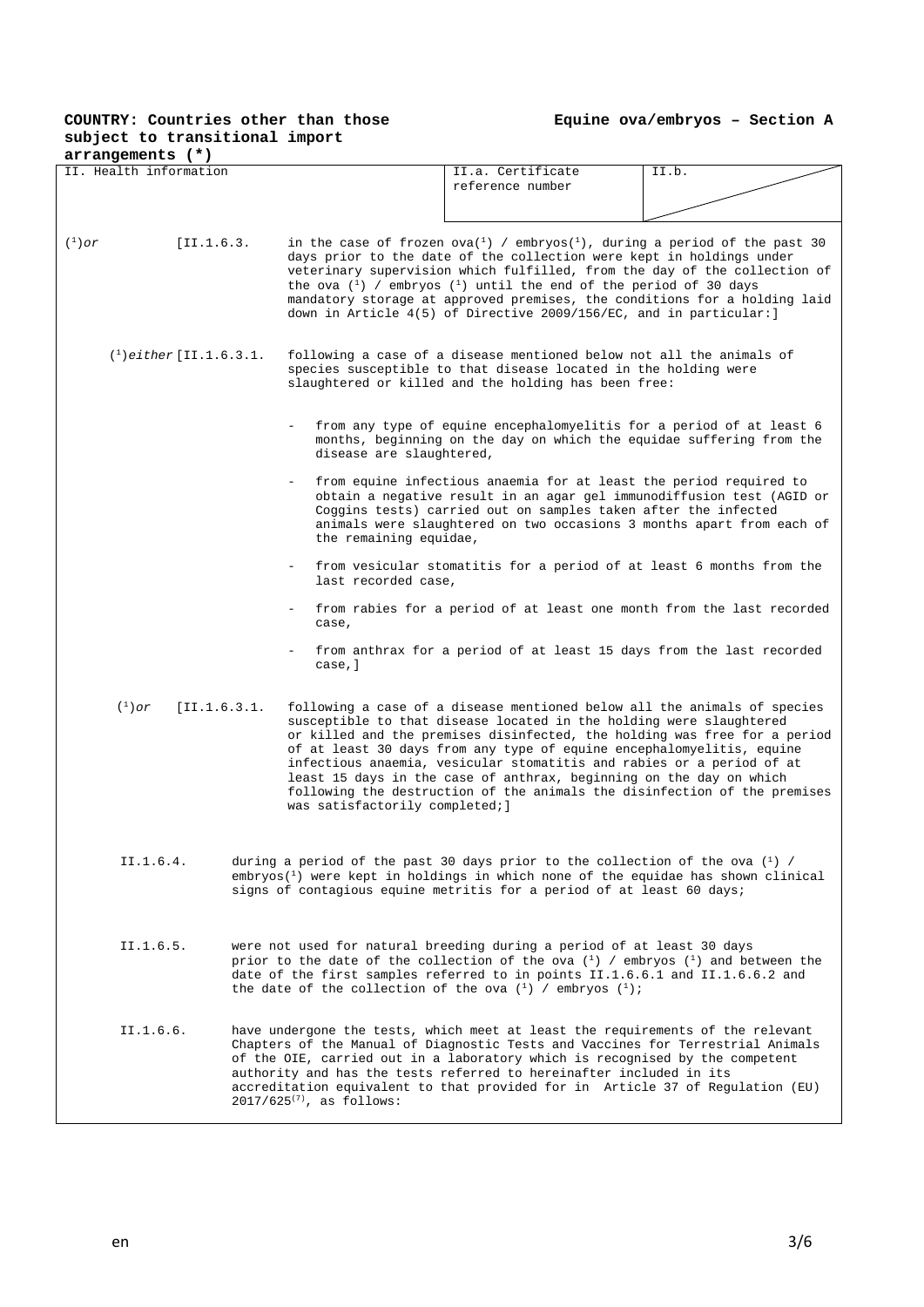| arrangements (*)                                                                                                                                                                                             |                           |                                                                                                                                                                                                                                                                                                                                                                                                                                                                                                                                                                                                                   |                                                                                                                                                                                                                                                                                                                                                 |       |  |  |  |
|--------------------------------------------------------------------------------------------------------------------------------------------------------------------------------------------------------------|---------------------------|-------------------------------------------------------------------------------------------------------------------------------------------------------------------------------------------------------------------------------------------------------------------------------------------------------------------------------------------------------------------------------------------------------------------------------------------------------------------------------------------------------------------------------------------------------------------------------------------------------------------|-------------------------------------------------------------------------------------------------------------------------------------------------------------------------------------------------------------------------------------------------------------------------------------------------------------------------------------------------|-------|--|--|--|
| II. Health information                                                                                                                                                                                       |                           |                                                                                                                                                                                                                                                                                                                                                                                                                                                                                                                                                                                                                   | II.a. Certificate<br>reference number                                                                                                                                                                                                                                                                                                           | II.b. |  |  |  |
|                                                                                                                                                                                                              |                           |                                                                                                                                                                                                                                                                                                                                                                                                                                                                                                                                                                                                                   |                                                                                                                                                                                                                                                                                                                                                 |       |  |  |  |
|                                                                                                                                                                                                              |                           | $({}^{8})$ [II.1.6.6.1. for equine infectious anaemia (EIA), an agar-gel immuno-diffusion<br>test (AGID or Coggins test) or an enzyme-linked immunosorbent<br>assay (ELISA) with a negative result carried out on a blood<br>14 days following the date of commencement of the period referred<br>to in point II.1.6.5, and the test was last carried out on a<br>more than 90 days prior to the date of the collection of the<br>$\alpha$ ova $(1)$ embryos $(1)$ intended for imports into Great Britain);                                                                                                      |                                                                                                                                                                                                                                                                                                                                                 |       |  |  |  |
|                                                                                                                                                                                                              | II.1.6.6.2                |                                                                                                                                                                                                                                                                                                                                                                                                                                                                                                                                                                                                                   | for contagious equine metritis (CEM) an agent identification test<br>carried out with a negative result on at least two specimens<br>(swabs) taken during the period referred to in point II.1.6.5<br>from at least the mucosal surfaces of the clitoral fossa and the<br>clitoral sinuses of the donor mare;                                   |       |  |  |  |
| $(1)$ either                                                                                                                                                                                                 |                           | cool during transport, ]                                                                                                                                                                                                                                                                                                                                                                                                                                                                                                                                                                                          | [II.1.6.6.2.1. on two occasions with an interval of not less than 7 days on<br>the case of isolation of Taylorella equigenitalis after<br>cultivation under microaerophilic conditions for a period of at<br>least 7 days, set up within 24 hours after taking the specimens<br>from the donor animal, or 48 hours where the specimens are kept |       |  |  |  |
| $(1)$ and/or<br>detection of genome of Taylorella equigenitalis by a polymerase<br>chain reaction (PCR) or real-time PCR, carried out within 48<br>hours after taking the specimens from the donor animal, ] |                           |                                                                                                                                                                                                                                                                                                                                                                                                                                                                                                                                                                                                                   |                                                                                                                                                                                                                                                                                                                                                 |       |  |  |  |
|                                                                                                                                                                                                              |                           | The samples referred to in points II.1.6.6.2.1 and II.1.6.6.2.2 were in<br>no case taken earlier than 7 days (systemic treatment) or 21 days (local<br>treatment) after antimicrobial treatment of the donor stallion and were<br>placed in transport medium with activated charcoal, such as Amies medium,<br>before dispatch to the laboratory.                                                                                                                                                                                                                                                                 |                                                                                                                                                                                                                                                                                                                                                 |       |  |  |  |
| II.1.6.7.                                                                                                                                                                                                    |                           | to the best of my knowledge and as far as I could ascertain, were not in contact<br>with equidae suffering from an infectious or contagious disease during the<br>period of 15 days immediately preceding the collection;<br>on the day of the collection of the ova $\binom{1}{1}$ embryos $\binom{1}{1}$ did not show clinical<br>signs of an infectious or contagious disease;<br>were collected $({}^{1})$ /produced $({}^{1})$ after the date on which the embryo collection $({}^{1})$<br>/production $(1)$ team described in Box I.11 was approved by the competent<br>authority of the exporting country; |                                                                                                                                                                                                                                                                                                                                                 |       |  |  |  |
| II.1.6.8.                                                                                                                                                                                                    |                           |                                                                                                                                                                                                                                                                                                                                                                                                                                                                                                                                                                                                                   |                                                                                                                                                                                                                                                                                                                                                 |       |  |  |  |
| II.1.7.                                                                                                                                                                                                      |                           |                                                                                                                                                                                                                                                                                                                                                                                                                                                                                                                                                                                                                   |                                                                                                                                                                                                                                                                                                                                                 |       |  |  |  |
| II.1.8.                                                                                                                                                                                                      | D to Directive 92/65/EEC; |                                                                                                                                                                                                                                                                                                                                                                                                                                                                                                                                                                                                                   | were processed and stored under approved conditions for a period of at least 30<br>days immediately after their collection $(1)/$ production $(1)$ , and were transported<br>under conditions which satisfy the terms laid down in Chapter III (II) of Annex                                                                                    |       |  |  |  |
|                                                                                                                                                                                                              |                           |                                                                                                                                                                                                                                                                                                                                                                                                                                                                                                                                                                                                                   |                                                                                                                                                                                                                                                                                                                                                 |       |  |  |  |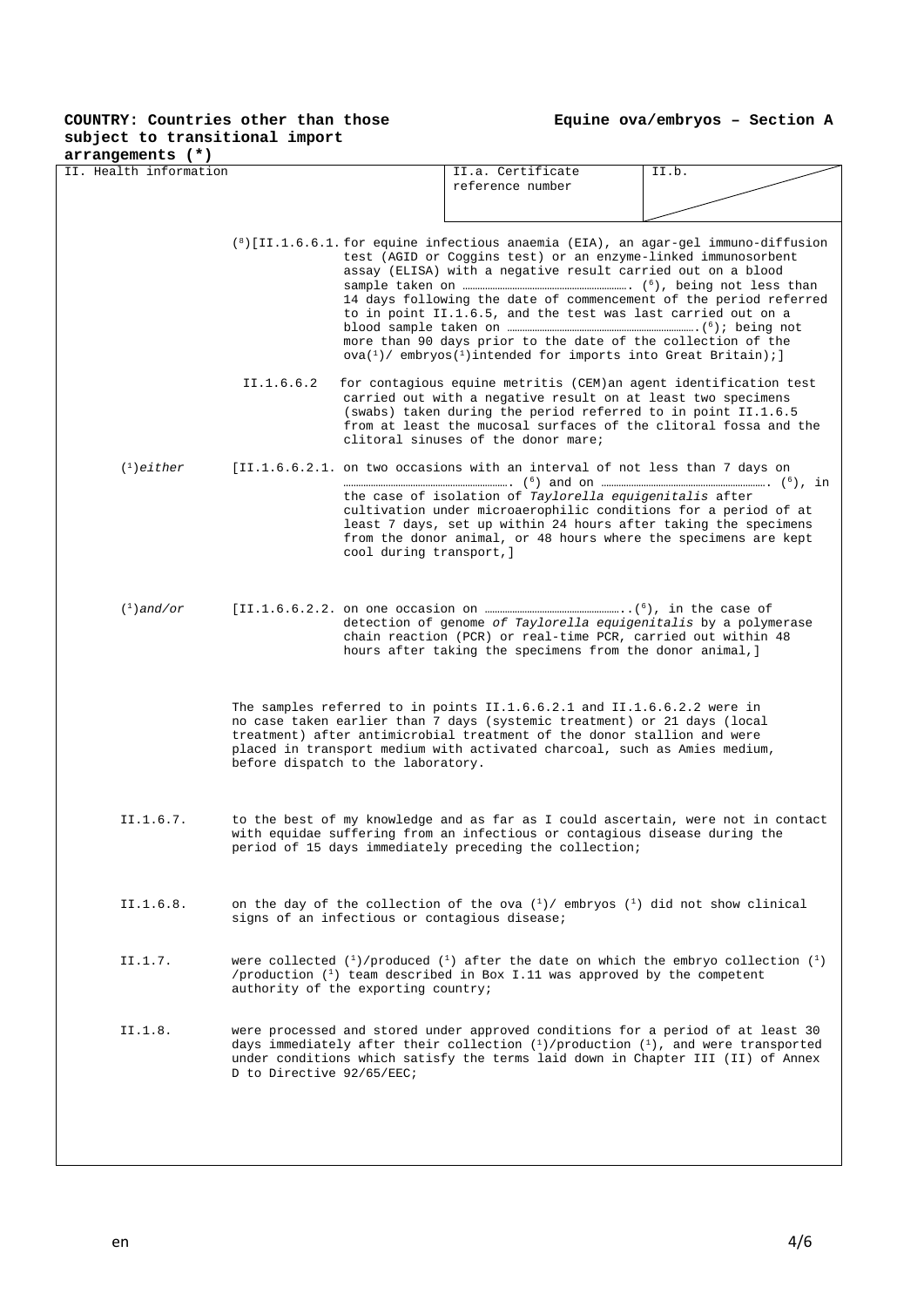#### **Equine ova/embryos – Section A**

| arrangements (*) |                                                                                                                                            |                                                                                                                                                                                                                                                                                                                                                                                                                                                                                                                                                                                                                                                                                                                                                                                                                                        |                                                                                                                                                                                                                                                    |       |  |  |  |
|------------------|--------------------------------------------------------------------------------------------------------------------------------------------|----------------------------------------------------------------------------------------------------------------------------------------------------------------------------------------------------------------------------------------------------------------------------------------------------------------------------------------------------------------------------------------------------------------------------------------------------------------------------------------------------------------------------------------------------------------------------------------------------------------------------------------------------------------------------------------------------------------------------------------------------------------------------------------------------------------------------------------|----------------------------------------------------------------------------------------------------------------------------------------------------------------------------------------------------------------------------------------------------|-------|--|--|--|
|                  | II. Health information                                                                                                                     |                                                                                                                                                                                                                                                                                                                                                                                                                                                                                                                                                                                                                                                                                                                                                                                                                                        | II.a. Certificate                                                                                                                                                                                                                                  | II.b. |  |  |  |
|                  |                                                                                                                                            |                                                                                                                                                                                                                                                                                                                                                                                                                                                                                                                                                                                                                                                                                                                                                                                                                                        | reference number                                                                                                                                                                                                                                   |       |  |  |  |
|                  |                                                                                                                                            |                                                                                                                                                                                                                                                                                                                                                                                                                                                                                                                                                                                                                                                                                                                                                                                                                                        |                                                                                                                                                                                                                                                    |       |  |  |  |
| II.2.            | thereto. $(^{10}) (^{11})$ ;                                                                                                               | The embryos described above were conceived by artificial insemination $(1)/$ as a result of<br>in vitro fertilisation $(1)$ using semen meeting the requirements of Directive 92/65/EEC<br>and coming from semen collection centres approved in accordance with Article 11(2) or<br>$17(3)(b)$ of Directive $92/65/EEC$ ( $9$ ) and located respectively in Great Britain or in a<br>third country or parts of the territory of a third country listed in columns 2 and 4 of<br>Annex 1 to Commission Implementing Regulation (EU) 2018/659 from which the import of<br>equine semen collected from registered horses, registered equidae or equidae for<br>breeding and production is authorised in accordance with Article 4 of Commission<br>Implementing Regulation (EU) 2018/659 and indicated in columns 11,12 and 13 of Annex 1 |                                                                                                                                                                                                                                                    |       |  |  |  |
| $(12)$ [II.3.    |                                                                                                                                            | The ova used for in vitro production of the embryos described above comply with the<br>requirements of Annex D to Directive 92/65/EEC and in particular the requirements set up<br>in points II.1.1 to II.1.8 of this certificate.]                                                                                                                                                                                                                                                                                                                                                                                                                                                                                                                                                                                                    |                                                                                                                                                                                                                                                    |       |  |  |  |
| Notes            |                                                                                                                                            |                                                                                                                                                                                                                                                                                                                                                                                                                                                                                                                                                                                                                                                                                                                                                                                                                                        |                                                                                                                                                                                                                                                    |       |  |  |  |
|                  | (*) Those countries subject to the transitional import arrangements include: an EU member State;<br>Liechtenstein; Norway and Switzerland. |                                                                                                                                                                                                                                                                                                                                                                                                                                                                                                                                                                                                                                                                                                                                                                                                                                        |                                                                                                                                                                                                                                                    |       |  |  |  |
|                  | (Withdrawal) Act 2018).                                                                                                                    | References to European Union legislation within this certificate are references to direct EU<br>legislation which has been retained in Great Britain (retained EU law as defined in the European Union                                                                                                                                                                                                                                                                                                                                                                                                                                                                                                                                                                                                                                 |                                                                                                                                                                                                                                                    |       |  |  |  |
|                  | References to Great Britain in this certificate include Channel Islands and Isle of Man.                                                   |                                                                                                                                                                                                                                                                                                                                                                                                                                                                                                                                                                                                                                                                                                                                                                                                                                        |                                                                                                                                                                                                                                                    |       |  |  |  |
| Part I:          |                                                                                                                                            |                                                                                                                                                                                                                                                                                                                                                                                                                                                                                                                                                                                                                                                                                                                                                                                                                                        |                                                                                                                                                                                                                                                    |       |  |  |  |
| Box I.11:        |                                                                                                                                            |                                                                                                                                                                                                                                                                                                                                                                                                                                                                                                                                                                                                                                                                                                                                                                                                                                        | The place of origin shall correspond to the embryo collection team or embryo production<br>team by which the ova/embryos were collected/produced, processed, stored and approved<br>in accordance with Article $17(3)(b)$ of Directive $92/65/EEC$ |       |  |  |  |
| Box I.22:        |                                                                                                                                            | The number of packages shall correspond to the number of containers.                                                                                                                                                                                                                                                                                                                                                                                                                                                                                                                                                                                                                                                                                                                                                                   |                                                                                                                                                                                                                                                    |       |  |  |  |
| Box I.23:        |                                                                                                                                            | The identification of container and seal number shall be indicated.                                                                                                                                                                                                                                                                                                                                                                                                                                                                                                                                                                                                                                                                                                                                                                    |                                                                                                                                                                                                                                                    |       |  |  |  |
| Box I.28:        |                                                                                                                                            | The category: specify if in vivo derived embryos, in vivo derived ova, in vitro<br>produced embryos or micromanipulated embryos.                                                                                                                                                                                                                                                                                                                                                                                                                                                                                                                                                                                                                                                                                                       |                                                                                                                                                                                                                                                    |       |  |  |  |
|                  |                                                                                                                                            | The donor identity shall correspond to the official Identification of the animal.                                                                                                                                                                                                                                                                                                                                                                                                                                                                                                                                                                                                                                                                                                                                                      |                                                                                                                                                                                                                                                    |       |  |  |  |
|                  |                                                                                                                                            | The date of collection shall be indicated in the following format: $dd/\text{mm/yyyy}$ .                                                                                                                                                                                                                                                                                                                                                                                                                                                                                                                                                                                                                                                                                                                                               |                                                                                                                                                                                                                                                    |       |  |  |  |
|                  | Part II:                                                                                                                                   |                                                                                                                                                                                                                                                                                                                                                                                                                                                                                                                                                                                                                                                                                                                                                                                                                                        |                                                                                                                                                                                                                                                    |       |  |  |  |
| $(^1)$           | Delete as appropriate.                                                                                                                     |                                                                                                                                                                                                                                                                                                                                                                                                                                                                                                                                                                                                                                                                                                                                                                                                                                        |                                                                                                                                                                                                                                                    |       |  |  |  |
| (2)              | registered equidae and equidae for breeding and production are also authorised and as<br>indicated in column 14 of Annex 1 thereto.        |                                                                                                                                                                                                                                                                                                                                                                                                                                                                                                                                                                                                                                                                                                                                                                                                                                        | Only third countries or parts of the territory of third countries listed in columns 2 and 4 of<br>Annex 1 to Commission Implementing Regulation (EU) 2018/659, respectively from which imports of                                                  |       |  |  |  |
| (3)              | Article 17(3)(b) of Council Directive 92/65/EEC.                                                                                           |                                                                                                                                                                                                                                                                                                                                                                                                                                                                                                                                                                                                                                                                                                                                                                                                                                        | Only approved embryo collection teams and embryo production teams listed in accordance with                                                                                                                                                        |       |  |  |  |
| (4)              | Directive 90/425/EEC.                                                                                                                      | Council Directive 92/65/EEC of 13 July 1992 laying down animal health requirements governing<br>trade in and imports into the Community of animals, semen, ova and embryos not subject to<br>animal health requirements laid down in specific Community rules referred to in Annex A(I) to                                                                                                                                                                                                                                                                                                                                                                                                                                                                                                                                             |                                                                                                                                                                                                                                                    |       |  |  |  |
| (5)              | Council Directive 2009/156/EC of 30 November 2009 on animal health conditions governing the                                                |                                                                                                                                                                                                                                                                                                                                                                                                                                                                                                                                                                                                                                                                                                                                                                                                                                        |                                                                                                                                                                                                                                                    |       |  |  |  |

(5) Council Directive 2009/156/EC of 30 November 2009 on animal health conditions governing the movement and importation from third countries of equidae.

 $(6)$  Insert date.